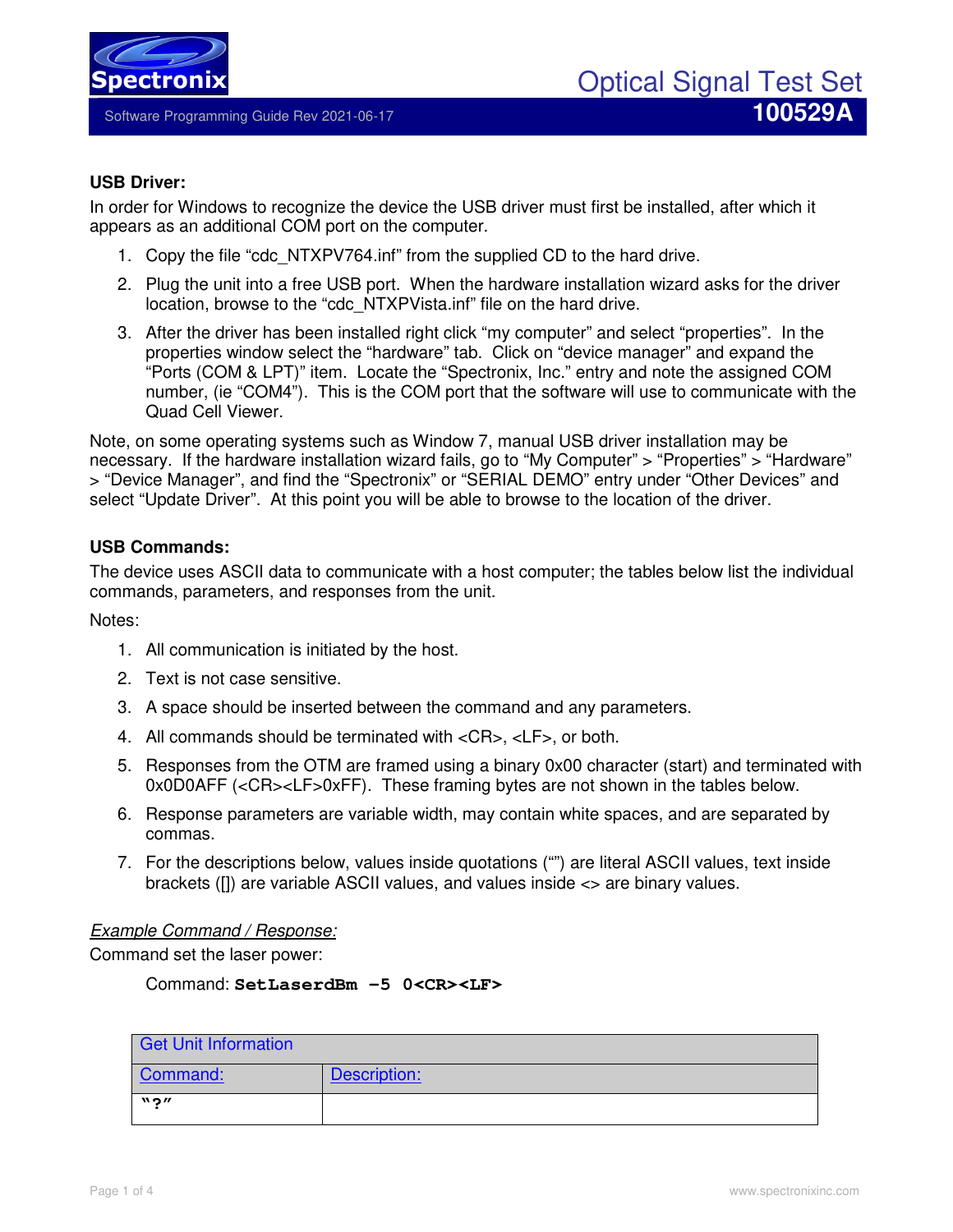

Software Programming Guide Rev 2021-06-17 **100529A** 

| Response:              | Description:            |
|------------------------|-------------------------|
| $"$ ?"                 | Echo command            |
| "100529A"              | Unit name (fixed)       |
| $[\text{major.minor}]$ | <b>Firmware version</b> |
| Example:               |                         |
| Notes:                 |                         |

| Zero the laser power |              |
|----------------------|--------------|
| Command:             | Description: |
| "ZeroLaser"          |              |
| Response:            | Description: |
|                      |              |
| Example:             |              |

*Notes: Connect the laser output directly to the power meter port and execute this command. The laser will automatically be adjusted for 0dBm. The calibration will be stored and used to adjust the laser power. This takes about 2S, during which time the unit will be unresponsive.* 

| Set the laser power level                                                                                    |                          |  |
|--------------------------------------------------------------------------------------------------------------|--------------------------|--|
| Command:                                                                                                     | Description:             |  |
| "SetLaserdBm"                                                                                                |                          |  |
| [value]                                                                                                      | dBm (-10:0 in 1dB steps) |  |
| Response:                                                                                                    | Description:             |  |
|                                                                                                              |                          |  |
| Example:<br>"SetLaserdBm -5" (sets the laser to -5dBm)                                                       |                          |  |
| Notes: The laser must be zero'd before using this command. Any value other than zero is an<br>approximation. |                          |  |

| <b>Calibrate the VOA</b>                                                                    |              |
|---------------------------------------------------------------------------------------------|--------------|
| Command:                                                                                    | Description: |
| "CalVOA"                                                                                    |              |
| Response:                                                                                   | Description: |
|                                                                                             |              |
| Example:                                                                                    |              |
| Notes: Connect the laser output (or other stable 0dBm source) to the VOA input, connect the |              |

*Notes: Connect the laser output (or other stable 0dBm source) to the VOA input, connect the VOA output to the power meter port, and execute this command. The tester will build a look up*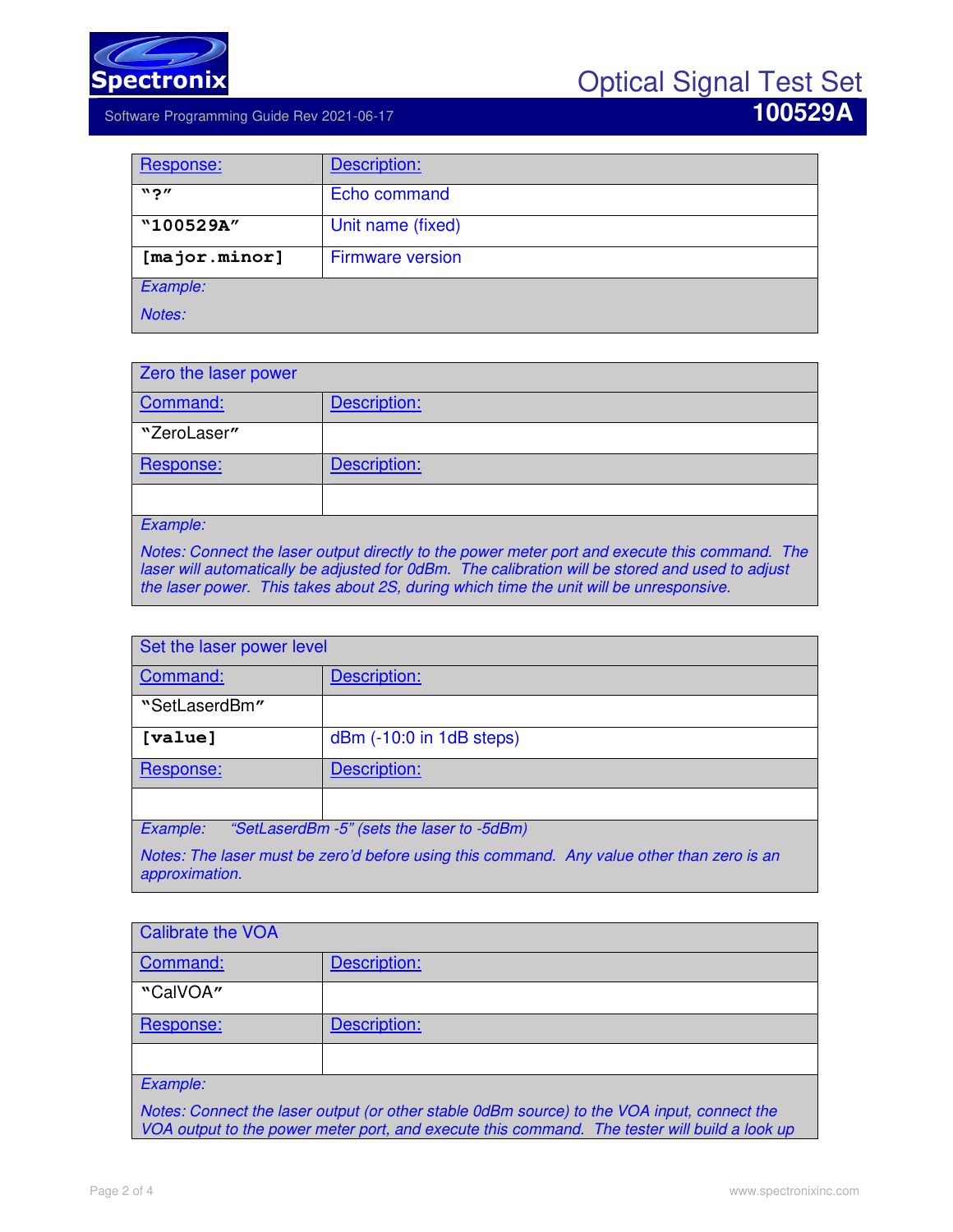

Optical Signal Test Set

Software Programming Guide Rev 2021-06-17 **100529A** 

*table* 

| <b>Calibrate the Power Meter</b> |              |
|----------------------------------|--------------|
| Command:                         | Description: |
| "CalOPM"                         |              |
| Response:                        | Description: |
|                                  |              |
| Example:                         |              |

*Notes: Calibrates the low power end of the OPM dynamic range.* 

*Set the laser power to 0dBm. Connect the laser output to the VOA input and the VOA output to the power meter input using external attenuators so that the power meter reads between -80 and -75dBm. Due to the large amount of attenuation and the low power levels, it's suggested to split the attenuation equally between the four ports.* 

| Set the relative VOA attenuation                                                           |                                                    |
|--------------------------------------------------------------------------------------------|----------------------------------------------------|
| Command:                                                                                   | Description:                                       |
| "SetVOAdB"                                                                                 |                                                    |
| [value]                                                                                    | Relative attenuation in dB*10 (0:400 in 1dB steps) |
| Response:                                                                                  | Description:                                       |
|                                                                                            |                                                    |
| Example:<br>"SetVOAdB 125" (sets the attenuation to 12.5dB relative to its insertion loss) |                                                    |
| Notes: The VOA must first be calibrated.                                                   |                                                    |

| Set the power meter filtering |                                                        |  |
|-------------------------------|--------------------------------------------------------|--|
| Command:                      | Description:                                           |  |
| "SetFilter"                   |                                                        |  |
| [value]                       | value (see below)                                      |  |
| Response:                     | Description:                                           |  |
|                               |                                                        |  |
| Example:                      | "SetFilter 1920" (sets the filtering to normal, 10SpS) |  |
|                               | "SetFilter 384" (sets the filtering to fast, 50 SpS)   |  |
| Notes:                        |                                                        |  |

Read power measurements